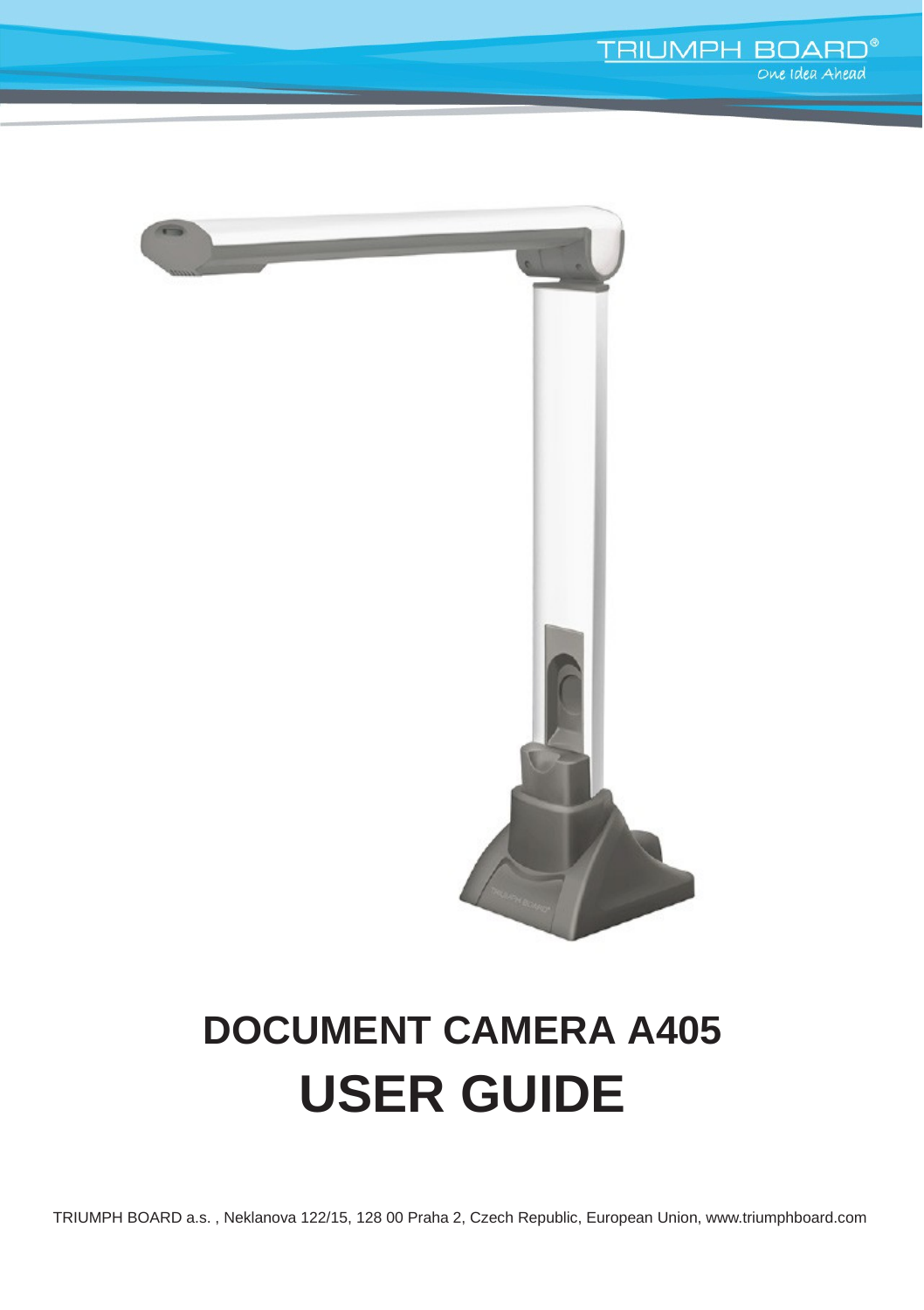# **DECLARATION OF CONFORMITY**

#### **We, TRIUMPH BOARD a.s., Neklanova 122/15, 128 00 Prague 2**,

Declare under sole responsibility that the product:

**TRIUMPH BOARD Document Camera A405 Model:** A405 **EAN:** 8592580041099

Is in conformity of essential requirements of EU directives:

| <b>EU Standards</b>               |
|-----------------------------------|
| EN 55022:2010                     |
| EN 55024:2010                     |
| EN 61000-3-2:2006+A1:2009+A2:2009 |
| EN 61000-3-3:2008                 |

and following Governmental regulations, as amended:

Government Regulation No. 17/2003 Coll. as amended (2006/95/EC including amendments)

Government Regulation No. 616/2006 Coll. as amended (including amendments 2004/108/EC)

The last two digits of the year in which the CE marking was affixed: 13

Place of Issue: Praha Datum of issue: 9.1.2016

**TRIUMPH BOARD**<sup>®</sup> TRIUMPH BOARD e.s. international Des Praires<br>C 6320036 DD CZ3380380 (2

**TRIUMPH BOARD®** 

One Idea Ahead

Ing. Ondřej Kryšpín, CEO

Note: Translation from original CE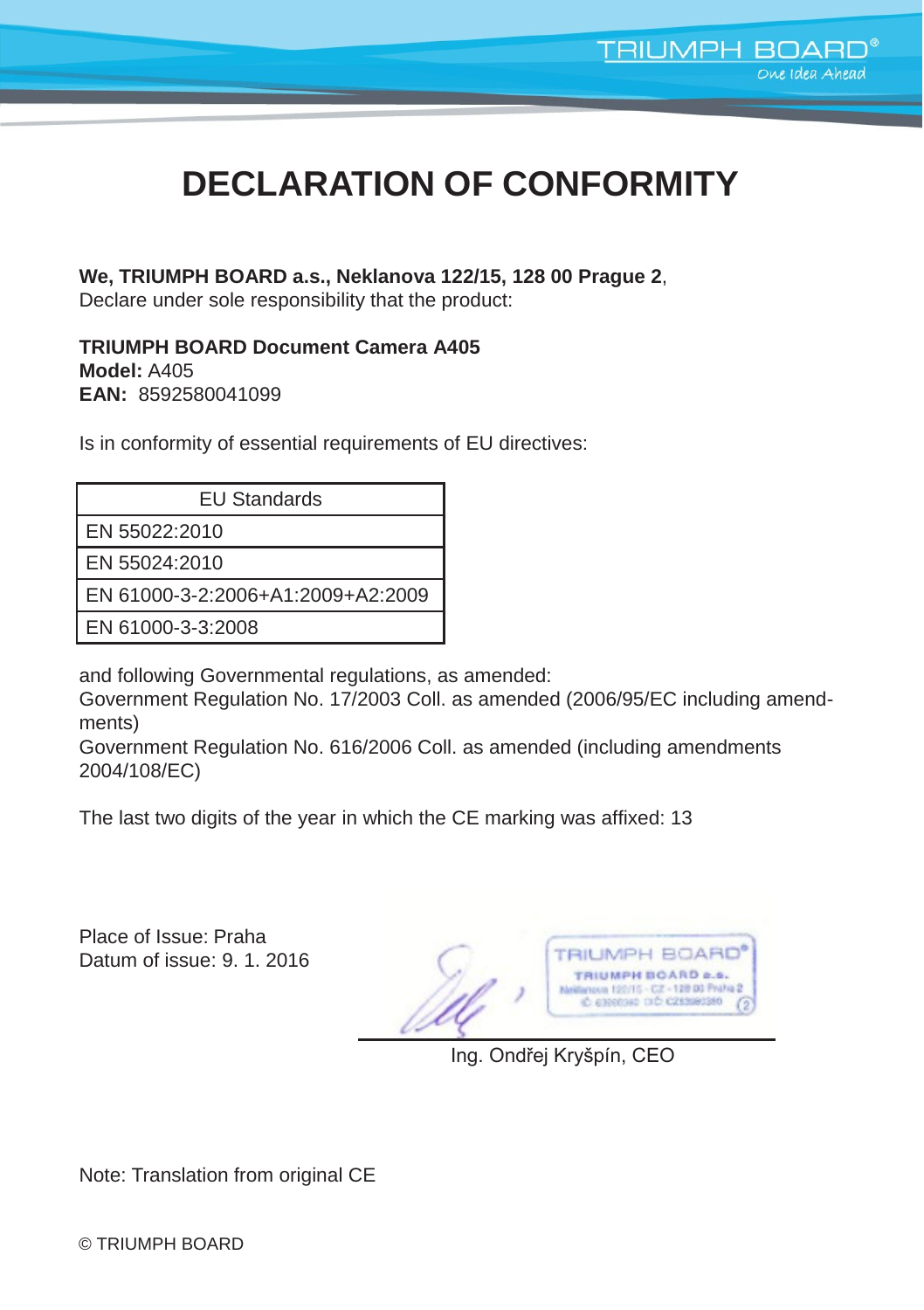# **INTRODUCTION**

The 5-Megapixel Document Camera is the ideal tool for presentations, image capturing and video recording. With this visual presenter and your computer, you can capture real-time images of 3D objects (up to 8.3 x 11.7 x 15" in size), magazines, books, documents, pictures and business cards and present through a monitor or projector. The unique down-facing lens makes repetitive image capturing, demonstrations, tutorials and lectures comfortable and simple. Along with these great features, use the included Media Impresion HD software with your Document Camera A405 to take snapshots or record videos of just about anything, easily edit both images and videos with the advanced editing tools, plus enjoy Optical Character Recognition (OCR) function that scans your captured image and extracts text, making it easy to share information without retyping. The Document Camera A405 combines all the great features of today's most popular image capturing devices into one powerful product.

#### **SPECIFICATIONS**

- Image Sensor: 5.0 Megapixel CMOS Color Sensor
- Interface: USB 2.0
- Resolution: 2592 x 1944
- Image File Format: TIFF, JPG, BMP
- Image Capture Speed: 1 second
- Doc Format: DOC, PDF, RTF
- Video Format: AVI,FLV
- Shooting Area: Up to A4 Size 8.3 x 11.7" (210 x 297mm)
- Focal Length: 4" to 15" (101 to 381mm)
- Focus: Auto
- Frame Rate 30 frames per second (max)
- LED Lights: 4
- White Balance: Auto
- Operating Dimensions: 12.2 x 3.5 x 13.8" (310 x 89 x 350mm)
- Folded Dimensions:  $4.1 \times 3.5 \times 13.8$ " (105 x 89 x 350mm)
- Weight: 1,5 lb (700g)

#### REQUIREMENTS

• Operating System: Windows® 10,8,7,XP

MAC OS X 10.7 or higher

Android 4.0 or higher

• Connectivity Interface: USB 2.0 Port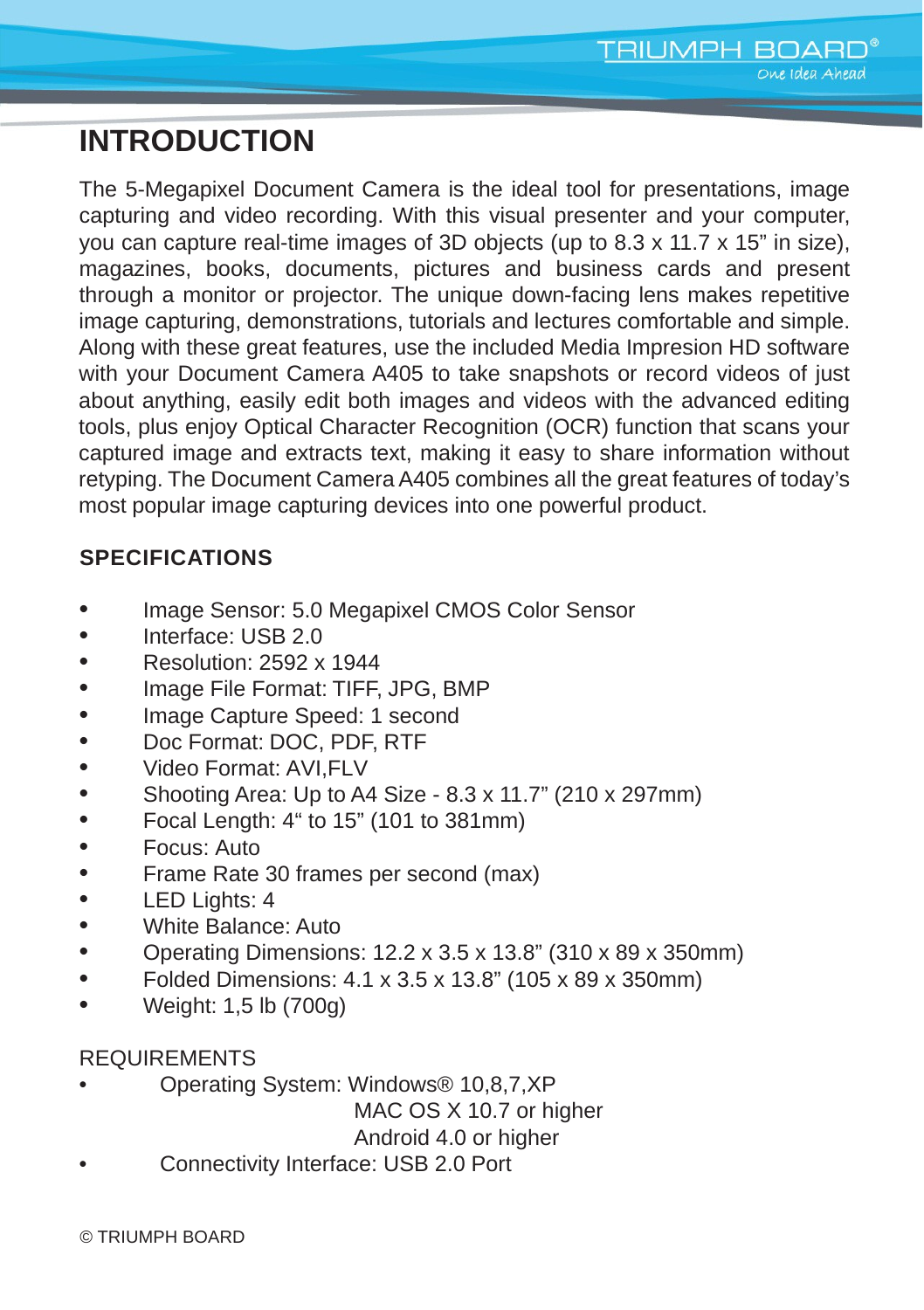## **CONTENTS**



Document Camera 

User Guide







USB Cable Reversible Soft pad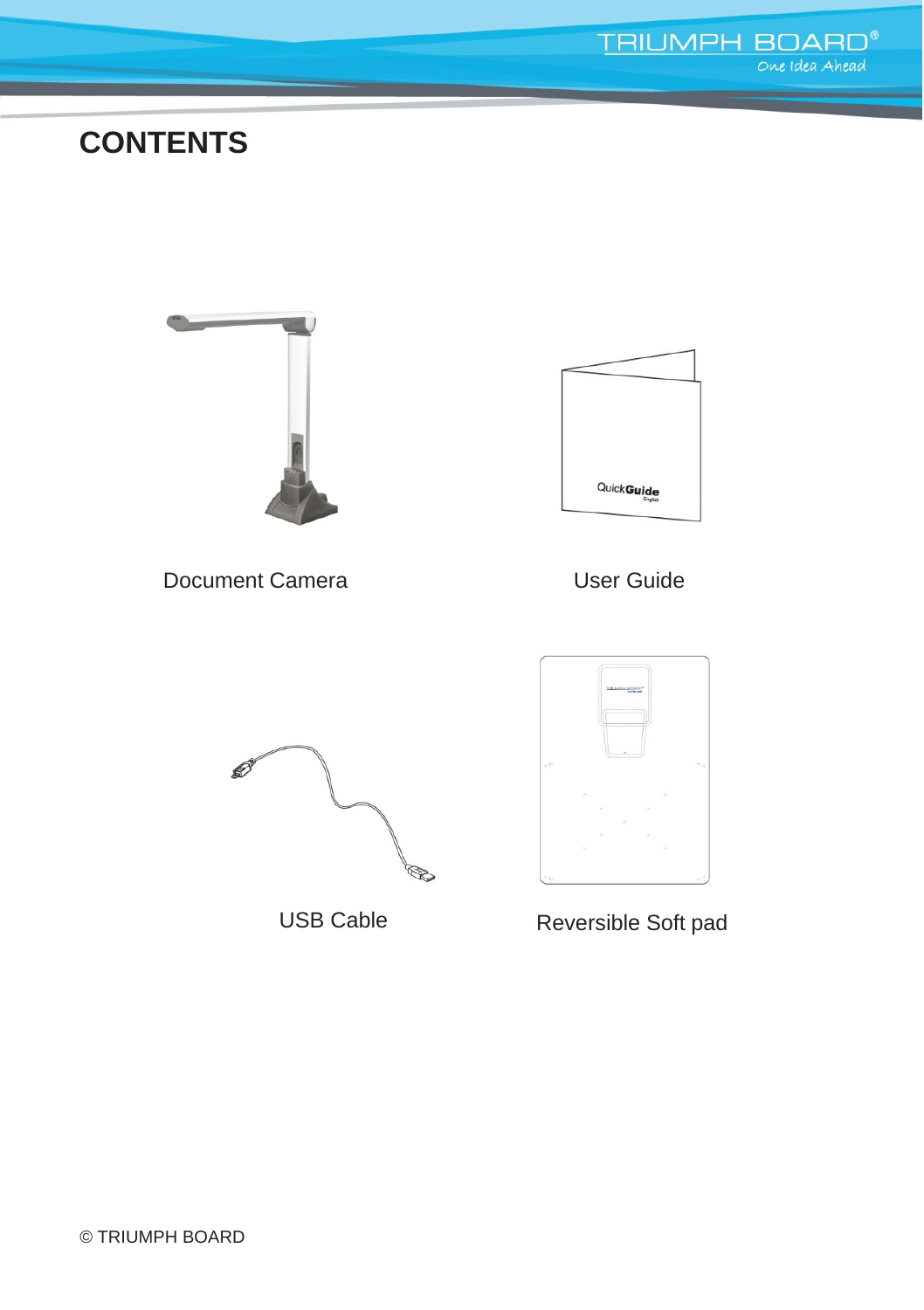# **DESCRIPTION**

### LED lights Control



**TRIUMPH BOARD<sup>®</sup>**<br>One Idea Ahead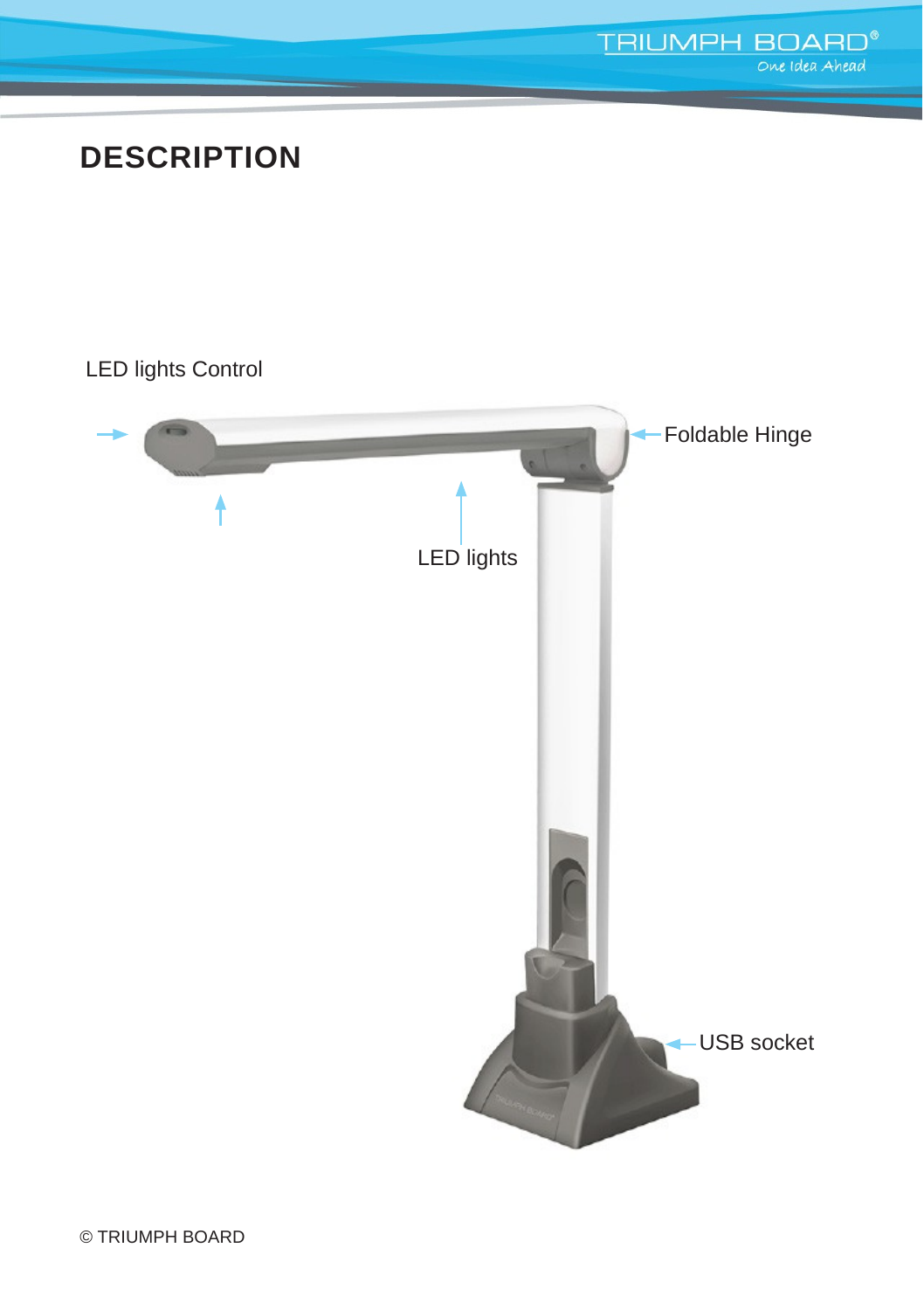

### **INSTALLATION**

1. Plug the USB connector into an available USB port on your computer and connect the other end of USB cable to the back of Document Camera



2. Document Camera A405 will connect automatically to your computer (A405 is a driverless device when used with Windows® 7, 8, Vista, XP). Your computer will recognized device as USB 2.0 Camera under Imaging Devices in Device Manager menu.

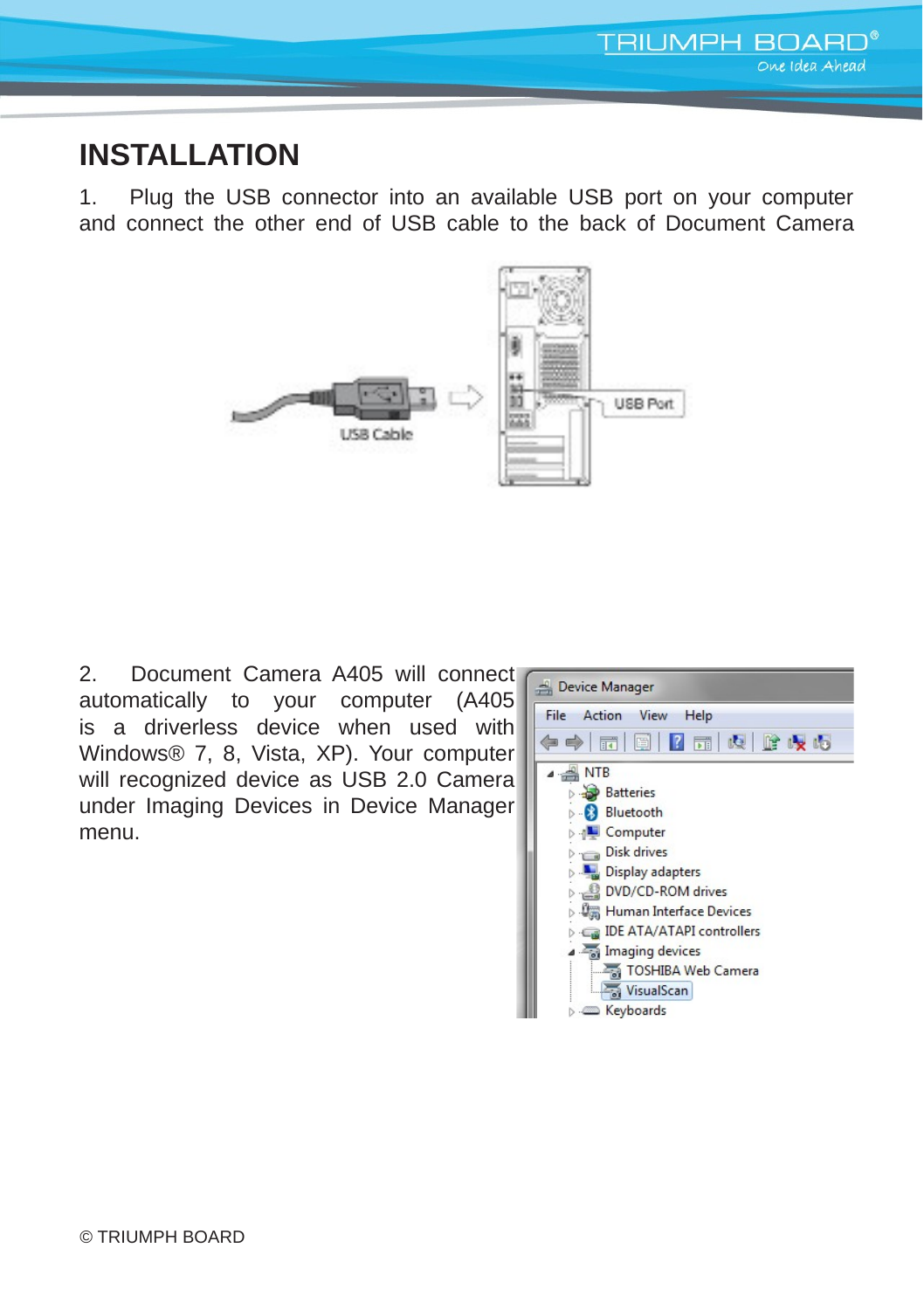# **SOFTWARE DOWNLOAD AND INSTALLATION INSTRUCTIONS**

**TRIUMPH BOARD®** 

### **ABBYY FineReader 12 Sprint**

1) Visit the TRIUMPH BOARD website:

http://www.triumphboard.com/support/software/

- 2) Find Document Cameras section->ABBYY FineReader 12 Sprint
- 3) Click to start download ABBYY FineReader 12 Sprint software
- 4) Run ABBYY FineReader 12 Sprint.exe and install the software

| Soubor | http://www.triumphboard.com/support/software/?list $D = C$ O Touch screen, IWE - drivers X<br>Úpravy Zobrazit Oblibené položky Nástroje Nápověda<br>Plevest . Po Vybrat |           |                        |                                             | <b>合金</b> |
|--------|-------------------------------------------------------------------------------------------------------------------------------------------------------------------------|-----------|------------------------|---------------------------------------------|-----------|
|        | Marketing Logistics Warranty DisplayNote TRIUMPH CLOUD<br>Manuals Datasheets Software&Drivers                                                                           |           |                        |                                             |           |
|        | $1 \, 2$<br><b>Document Cameras</b><br>۸<br><b>History</b>                                                                                                              |           | View the list <b>A</b> | <b>Find Your product</b><br>fulltext search |           |
|        | Name                                                                                                                                                                    | Size      | Language               |                                             |           |
|        | ABBYY FineReader 12 Sprint<br>click to download                                                                                                                         | 335.76 MB | English                | Search product                              |           |
|        | <b>ArcSoft Medialmpression HD</b>                                                                                                                                       | 93.88 MB  | English                |                                             |           |
|        | Image Center Pro 1.0.7 EN 20150204                                                                                                                                      | 84,70 MB  | English                |                                             |           |
|        | <b>MyScript Stylus</b><br>$5$ <sup>rylus</sup><br>listed items: 2                                                                                                       |           | View the list <b>v</b> |                                             |           |
|        |                                                                                                                                                                         |           |                        |                                             |           |

ABBYY FineReader 12 Sprint User Manuals, visit the TRIUMPH BOARD website:

http://www.triumphboard.com/support/